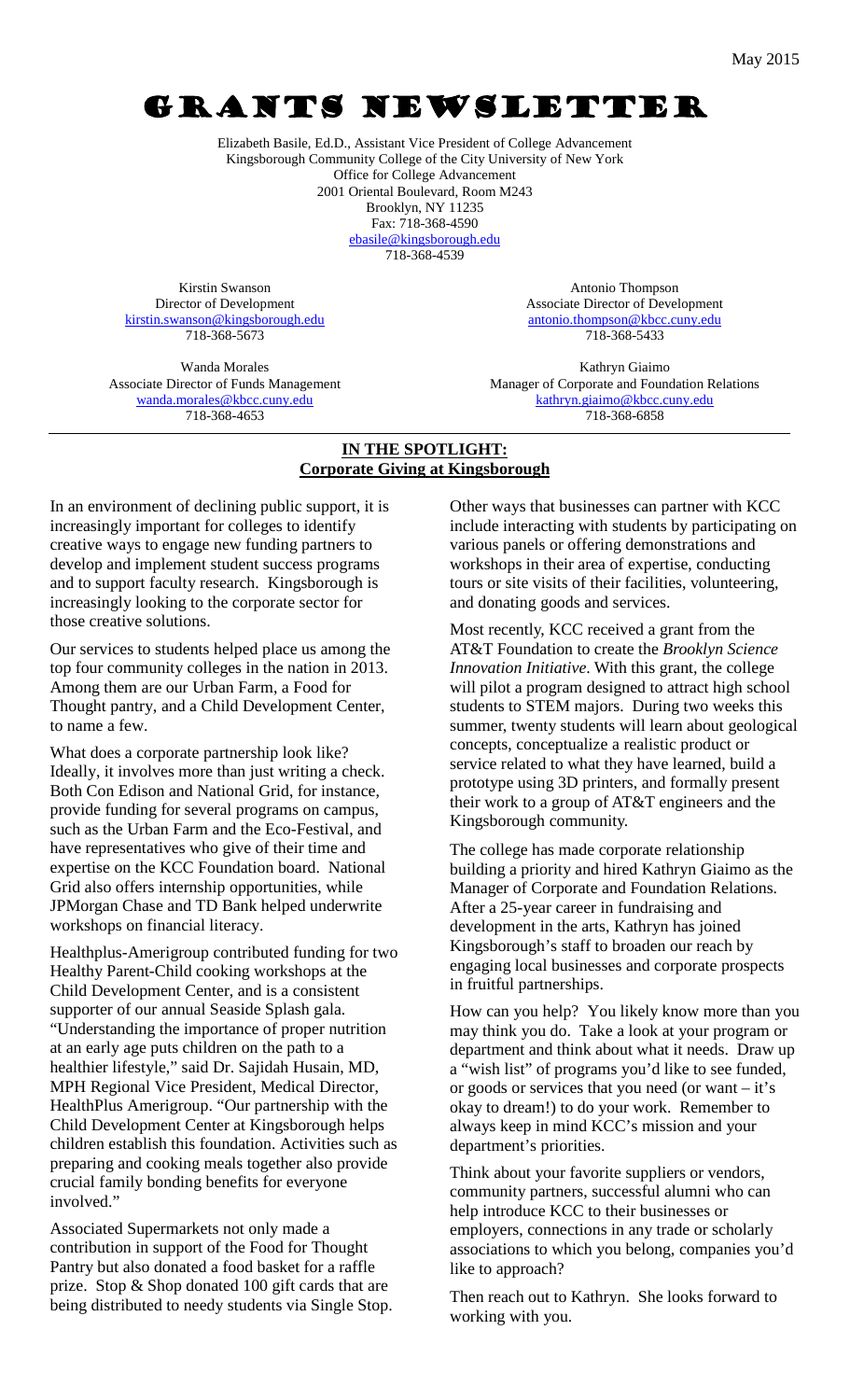#### **CURRENT FUNDING OPPORTUNITIES**

*The following are brief synopses of upcoming funding deadlines. Please be sure to refer to the funder's website for details regarding submission requirements and program goals.*

#### **National Science Foundation**

Dear Colleague Letter – Announcement of Effort to Broaden the Participation of Students in Two-Year Hispanic Serving Institutions in Science, Technology, Engineering, and Mathematics (STEM)

#### http://www.nsf.gov/pubs/2015/nsf15063/nsf15063.j sp?org=NSF

*From the website:* The National Science Foundation (NSF) is continuing to pursue a multifaceted approach to significantly engage institutions, organizations, and individuals to broaden the participation of students in science, technology, engineering, and mathematics (STEM) fields in Hispanic Serving Institutions (HSIs). This is one of two Dear Colleague Letters highlighting funding opportunities for broadening the participation of students in STEM at HSIs.

As one element of its multi-faceted approach, NSF encourages the submission of supplemental funding requests for the purpose of increasing the matriculation of graduates of two-year HSIs to fouryear institutions while strengthening strategies for retention in STEM majors, such as providing research experiences for first and second-year undergraduates. Institutions, on behalf of Principal Investigators with active NSF awards in the programs listed below whose end date is beyond September 30, 2015, are invited to submit requests for supplemental funding. Principal Investigators at two-year HSIs are particularly encouraged to apply.

- Louis Stokes Alliances for Minority Participation (LSAMP)
- Advanced Technological Education (ATE)
- Improving Undergraduate STEM Education
- NSF Scholarships in Science, Technology, Engineering, and Mathematics (S-STEM)
- Science, Technology, Engineering, and Mathematics Talent Expansion Program (STEP)
- Transforming Undergraduate Education in Science, Technology, Engineering and Mathematics (TUES)
- Widening Implementation & Demonstration of Evidence-Based Reforms (WIDER)
- REU Sites (apply for supplements to REU sites awards)

Due Date: May 15

#### **National Science Foundation**

Building Community and Capacity in Data Intensive Research in Education (BCC-EHR) http://www.nsf.gov/funding/pgm\_summ.jsp?pims\_i d=505161&org=NSF&sel\_org=NSF&from=fund *From the website:* As part National Science

Foundation's Cyberinfrastructure Framework for 21st Century Science and Engineering (CIF21) activity, the Directorate for Education and Human Resources (EHR) seeks to enable research

communities to develop visions, teams, and capabilities dedicated to creating new, large-scale, next-generation data resources and relevant analytic techniques to advance fundamental research for EHR areas of research. Successful proposals will outline activities that will have significant impacts across multiple fields by enabling new types of data-intensive research. Investigators should think broadly and create a vision that extends intellectually across multiple disciplines and that includes—but is not necessarily limited to—EHR areas of research.

Due Date: September 1

#### **Eurasia Foundation**

US-Russia University Partnership Program (UPP) http://usrussiaupp.org/en/partnership-funding *From the website:* The US-Russia University Partnership Program (UPP) is an initiative for mutual academic collaboration that connects higher education institutions in Russia and US with one another and supports the launch of new bilateral partnerships. It provides professors, researchers, administrators and other higher education professionals in Russia and US an opportunity to broaden the scope of their activities and learn from the vast wealth of knowledge and experience the counterpart institution brings to the partnership. UPP is implemented by Eurasia Foundation, in partnership with the National Training Foundation.

To further its goal of promoting collaboration between higher education institutions in Russia and US, the UPP is conducting a two-stage partnership funding competition for projects proposed jointly by Russian and US colleges and universities. The competition consists of two independent stages: Contact project funding and Linkage project funding. For the Linkage stage, UPP invites pairs of Russian and US higher education institutions to submit jointly developed proposals for mutually beneficial projects that build partnerships between institutions in both countries. Linkage applicants are not required to have participated in the preceding Contact project funding competition.

Proposals may cover any academic or professional subject matter, but should avoid topics that focus on political activity, public policy reform or other nonacademic goals.

Due Date: May 18

#### **Department of Labor**

Susan Harwood Training Grant Program, FY 2015 (Capacity Building)

http://www.grants.gov/web/grants/viewopportunity.html?oppId=275778

*From the website:* The Susan Harwood Training Grant Program provides funds for non-profit organizations to develop training materials and train workers and/or employers to recognize, abate, and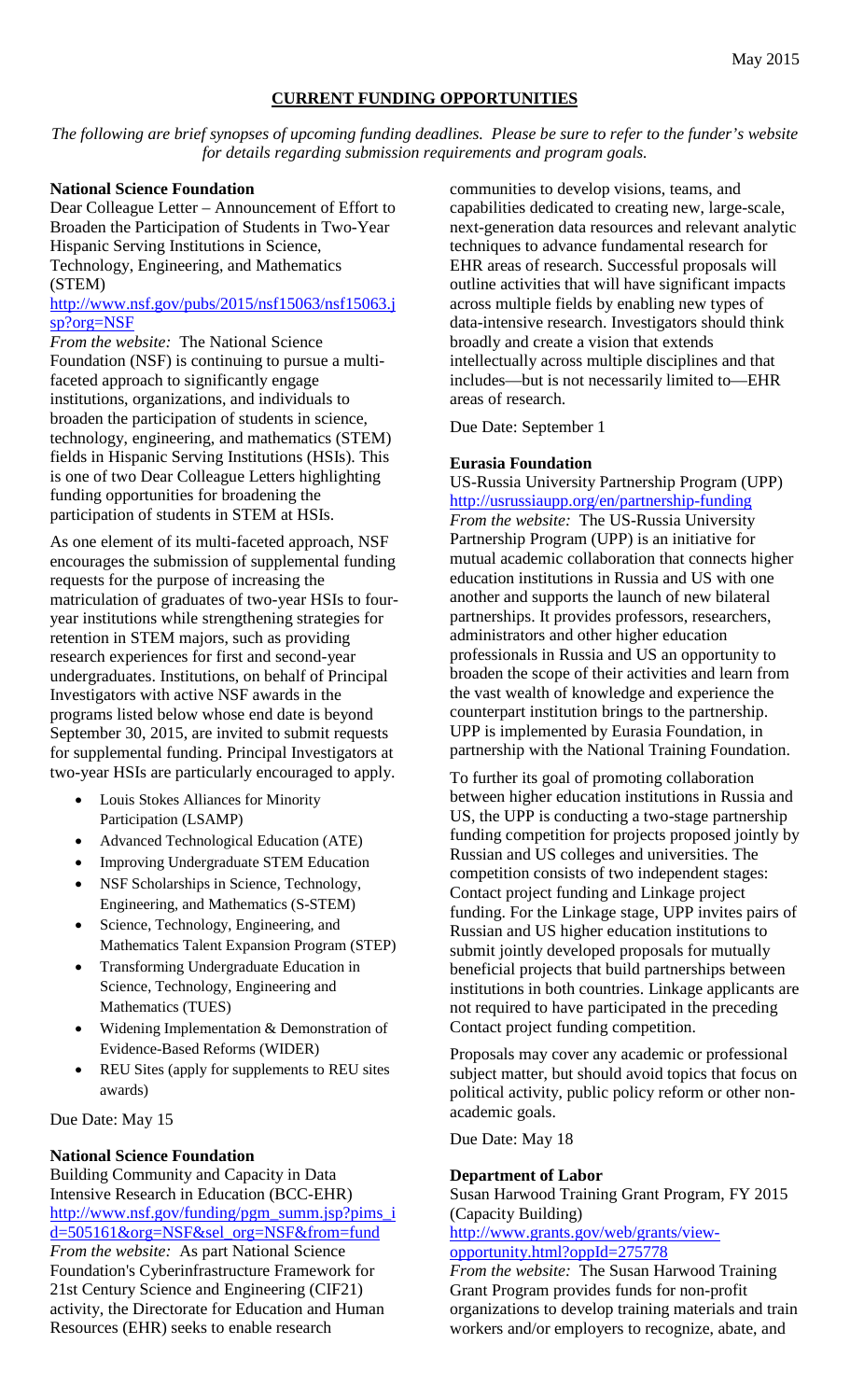prevent safety and health hazards in their workplaces and provide related assistance. Applicants are encouraged but not required to develop training materials. The program emphasizes seven areas:

- 1. Training workers and/or employers on identifying and means of preventing serious safety and health hazards identified by OSHA through the DOL's Strategic Plan, as part of an OSHA special emphasis program, or other OSHA priorities. (see http://www.osha.gov).
- 2. Educating workers on their rights and educating employers on their responsibilities under the OSH Act.
- 3. Educating workers and/or employers in small businesses. For purposes of this grant program, a small business is one with 250 or fewer employees.
- 4. Training workers and/or employers about new OSHA standards.
- 5. Training at-risk and/or low-literacy worker populations.
- 6. Providing technical assistance to employers and workers.
- 7. Developing and disseminating materials to train and educate workers.

Under this funding opportunity announcement, OSHA will accept applications for Capacity Building grants.

Due Date: June 2

Susan Harwood Training Grant, FY 2015, (Targeted Topics)

http://www.grants.gov/web/grants/viewopportunity.html?oppId=275751

Due Date: June 2

### **Department of Health and Human Services**

School Nutrition and Physical Activity Policies, Obesogenic Behaviors and Weight Outcomes (R01) http://grants.nih.gov/grants/guide/pa-files/PA-13- 100.html

*From the website:* This Funding Opportunity Announcement is issued by the National Institutes of Health's Eunice Kennedy Shriver National Institute of Child Health and Human Development, the National Cancer Institute, the National Heart, Lung, and Blood Institute, and the Office of Behavioral and Social Sciences Research. The grant encourages Research Project Grant applications that propose to:

(1) Foster multidisciplinary research that will evaluate how policies (federal, state and school district levels) can influence school physical activity and nutrition environments, youths' obesogenic behaviors (e.g., nutrition and physical activity behaviors), and weight outcomes;

(2) Understand how schools are implementing these policies and examine multi-level influences on adoption and implementation at various levels (e.g., federal, state, school district, and school); and

(3) Understand the synergistic or counteractive effect of school nutrition and physical activity polices on the home and community environment and body weight.

Eligible applicants include Higher Education Institutions:

- Public/State Controlled Institutions of Higher Education
- Private Institutions of Higher Education

Due Date: June 5

### **Japan-United States Friendship Commission** Grant Program

http://www.jusfc.gov/grant\_program/how-to-applyfor-a-grant/

*From the website:* The Japan-United States Friendship Commission (JUSFC) is an independent federal agency established by Congress in 1975 to strengthen the US-Japan relationship through educational, cultural, and intellectual exchange. Its mission is to support reciprocal people-to-people understanding, and promote partnerships that advance common interests between Japan and the United States.

JUSFC Values:

- Engage the next generation of US-Japan managers
- Support innovation
- Promote partnerships and collaboration
- Demonstrate the importance of the US-Japan relationship JUSFC

Funding Priorities

- Exchanges and Scholarship
- Global Challenges
- Arts and Culture
- Education and Public Affairs

Any nonprofit organization in the United States or Japan that deals with Japanese studies, the study of the United States, public affairs or the arts may apply.

Due Date: July 1

Not finding what you're looking for? Try using Pivot, a powerful online tool for finding funders and collaborators.

Visit<http://pivot.cos.com/> to sign up and start searching!

COS/Pivot has significant online training resources. After signing up for an account, click on the red "help" button on the upper-right hand side to access printed training materials, register for live open-access webinars, or watch videos about specific techniques on the Pivot/COS Youtube channel, and find help desk contact information.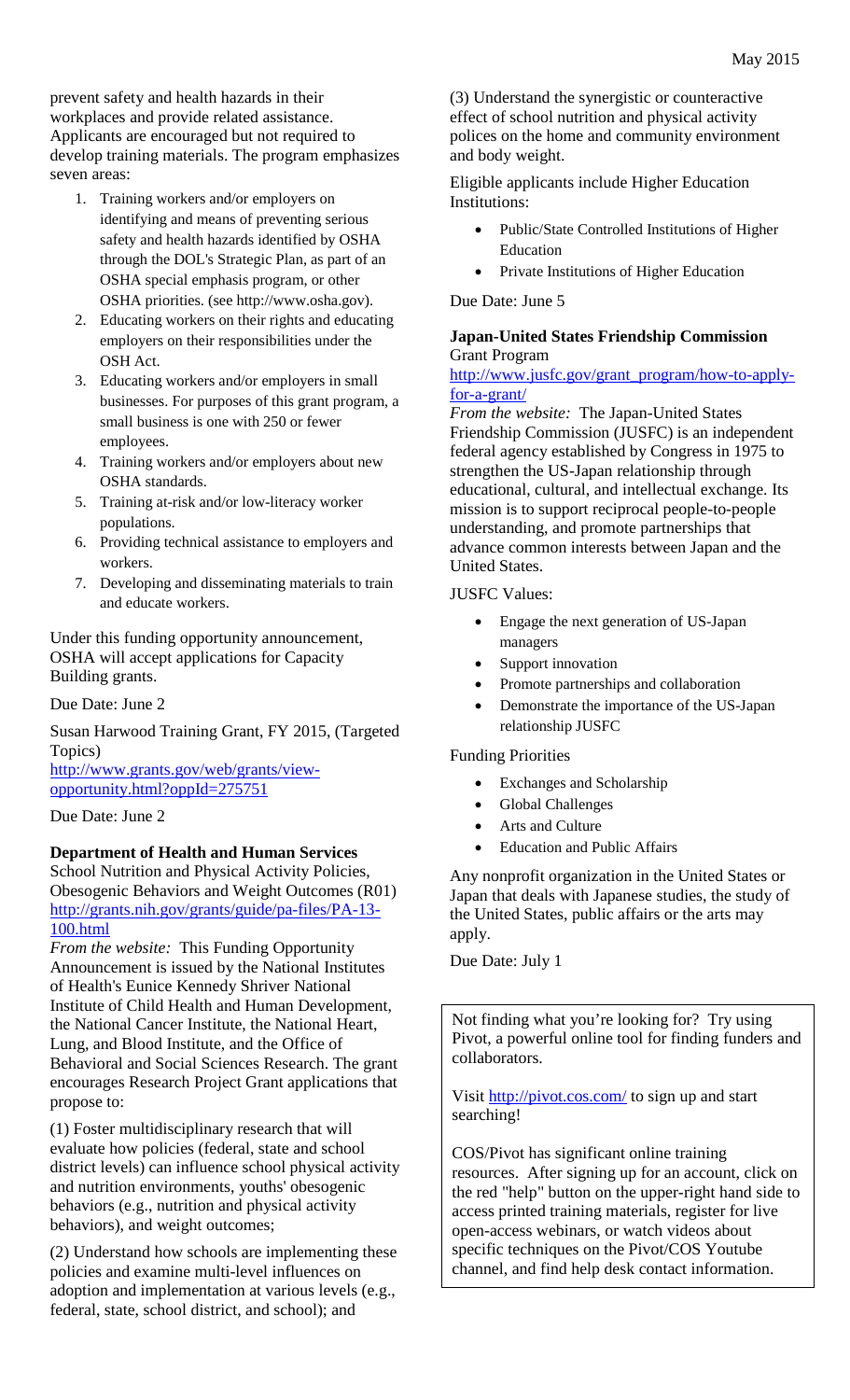#### **FINRA Investor Education Foundation** General Grant Program

http://www.finrafoundation.org/grants/general/ *From the website:* Through the General Grant Program, the FINRA Investor Education Foundation funds research and educational projects that support its mission of providing underserved Americans with the knowledge, skills and tools necessary for financial success throughout life.

The foundation seeks to fund projects that advance its mission through:

- 1. Educational projects or programs. Funding is for programs that respond to an unmet investor education or protection need for a target audience.
- 2. Research. Funding is for research that expands the body of knowledge and offers solutions in the field of investor education and protection.

3. Combination of research and educational program. Funding is for initiatives that lead with a research element and follow with a highimpact investor education or investor protection project based upon the results of the research.

In 2015, the FINRA Foundation welcomes applications for projects of approximately \$50,000– \$100,000 that advance understanding of the relationships among financial literacy, financial capability and financial well-being. Priority will be given to projects that use data from the National Financial Capability Study (see [www.usfinancialcapability.org\)](http://www.usfinancialcapability.org/) and other existing data sets.

Due Date: N/A

*If you are interested in applying for a grant, please contact Kirstin Swanson, Director of Development or Antonio Thompson, Associate Director of Development, to discuss your proposed project*

### **Hot Topics: Export Control Regulations**

For two days in March, CUNY's Office of the Vice Chancellor for Research held training events on Export Control for researchers and other functional areas. Export control policies adopted by CUNY balance the need for an open research environment with the federal requirements related to conduct of research and dissemination of research products.

Recently, the Office for College Advancement asked all grant PI's and PD's to evaluate their projects for export control implications using the checklist found here: http://www.cuny.edu/research/compliance/Export-Control.html. As you implement your grant funded projects, please familiarize yourself with CUNY's export control policies and keep in contact with the college's Export Control Administrator, Associate Provost Dr. Reza Fakhari, if implications arise.

## **RECENT AWARDS**

#### **Babette Audant Tourism & Hospitality**

*.*

*The Mayor's Fund to Advance New York City* \$40,924 Project Rise

*The Pinkerton Foundation* \$100,000 Project Rise

*Valentine Perry Snyder Fund* \$20,000 Project Rise

**Christine Beckner Continuing Education**

*The Mayor's Fund to Advance New York City* \$40,924 Project Rise

*The Pinkerton Foundation* \$100,000 Project Rise

*Valentine Perry Snyder Fund* \$20,000 Project Rise

**Jay Bernstein Library** *PSC-CUNY Research Award Program* \$3,399 The study and interpretation of knowledge in libraries and across the disciplines

**Michelle Billies Behavioral Sciences & Human Services** *PSC-CUNY Research Award Program* \$5,933 Empathy in Action

**Shawna Brandle History-Philosophy & Political Science** *PSC-CUNY Research Award Program* \$3,433 Exploring Content to Uncover Meaning: How American Television News Coverage of Refugees and Displaced Persons Relates to Public Opinion and American Foreign Policy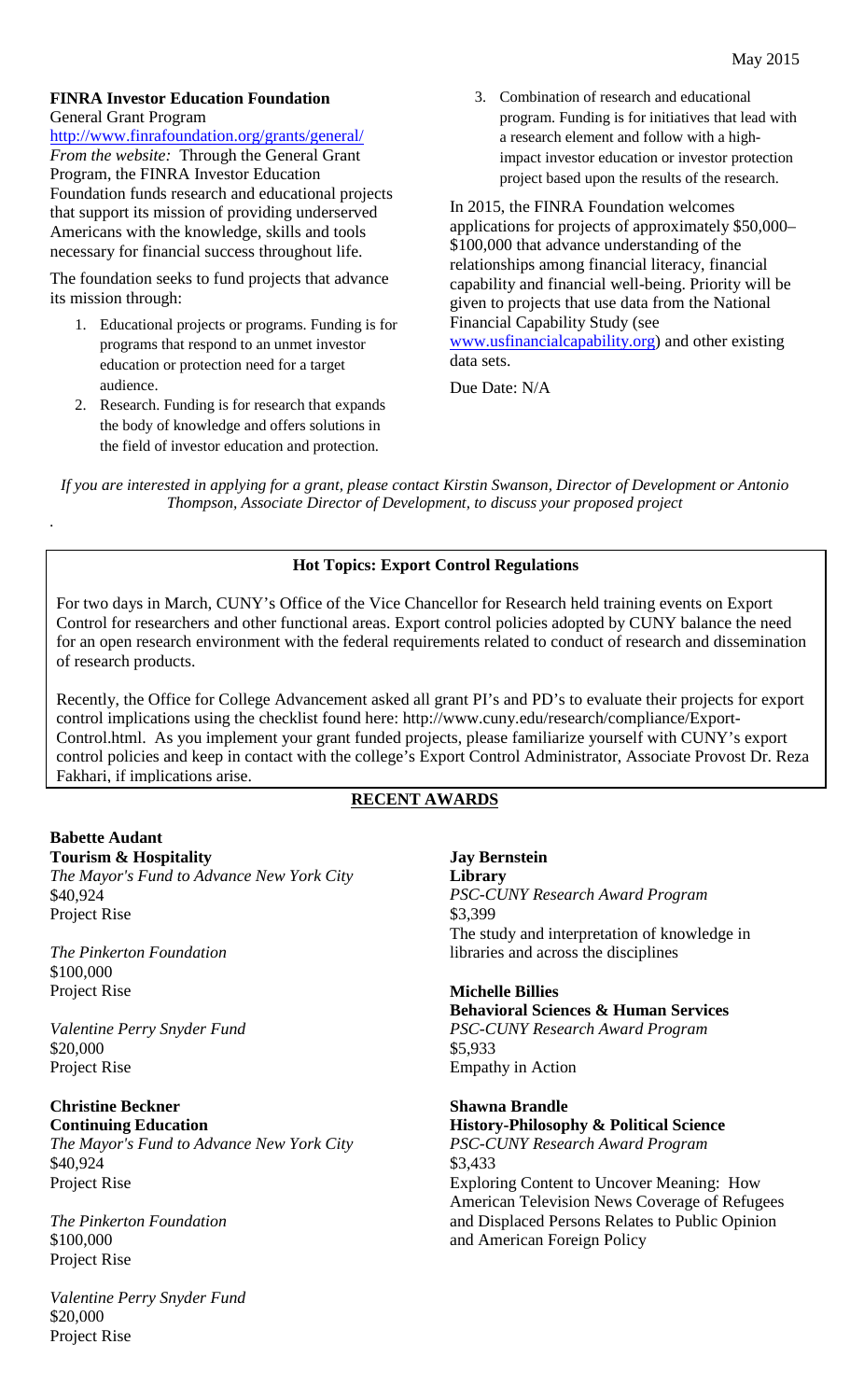#### **Heather A. Brown Child Development Center**

*New York State Office of Children & Family Services* \$83,450 Child Development Center Block Grant

### **Scott Cally**

# **Communications & Performing Arts**

*PSC-CUNY Research Award Program* \$3,500 Reviewing Performances in the Teatrons of the Ancient Greek and Hellenistic Theatre

# **Devin Camenares**

**Biological Sciences** *PSC-CUNY Research Award Program* \$3,500 The effect of circularization on the stability and translation of prokaryotic mRNAs

# **Ryan Chaney**

# **Behavioral Sciences & Human Services**

*PSC-CUNY Research Award Program* \$3,485 Fieldwork funds for continuing ethnographic study, 'Southern Appalachian Music-making, Heritage Tourism, and Rural Development'

# **Harold Connolly**

**Physical Sciences** *University of Arizona* \$13,500 OSIRIS Rex

# **Sarah Dillon**

**Art** *PSC-CUNY Research Award Program* \$3,499 Renaissance Art and the Vitreous Medium: Exploring Gilded and Transparent Glass in Italian Art 1250-1450

# **Alfredo Dolich**

# **Mathematics & Computer Science**

*PSC-CUNY Research Award Program* \$1,400 Finite Dp-rank Expansions of Divisible Ordered Abelian Groups

# **Hattie Elmore**

**Single Stop** *New York City Human Resources Administration* \$7,128 Emergency Food Assistance Program

# **Maureen Fadem**

**English** *PSC-CUNY Research Award Program* \$3,499

Book Proposal for: Poetics of Partition: Modes of Realism and the Task of the Postcolonial Novelis

**Janice Farley Art** *PSC-CUNY Research Award Program* \$3,310 A Continued Exploration of Colored Porcelain Combining Archival and Contemporary Techniques and Concerns

## **Ilona Fridson**

#### **The Student Wellness Center**

*Campaign for Tobacco-Free Kids* \$200 Kick Butts Day

#### **Libby Garland History-Philosophy & Political Science**

*PSC-CUNY Research Award Program* \$5,470 Illegal Citizenship: Naturalization Fraud in the Era of US Immigration Quotas

# **Kieren Howard**

**Physical Sciences** *National Aeronautucs and Space Administration (NASA)* \$147,450 Modal mineralogy of carbonaceous chondrites (bulk & separates) by Position Sensitive Detector X-ray Diffraction: low temperature mineral evolution and implications for spectroscopy

# **Laura Kates**

**Education Program** *New York State Education Department* \$1,042 Race to the Top

# **Brian Katz**

**English** *PSC-CUNY Research Award Program* \$3,500 Neutron Woman

### **Lavita McMathTurner**

**Office of Communications & Government Relations** *AT&T Foundation* \$15,000 Brooklyn Science Innovation Initiative

# **Jacob Mey**

**Physical Sciences** *PSC-CUNY Research Award Program* \$6,000 Seasonal Stratification of Oxygen Isotopes in Jamaica Bay: A Way of Observing What Sources of Water Go in and Out of The Bay

#### **Frank Milano Continuing Education**

*New York State Office of Temporary & Disability Assistance* \$3,500 Supplemental Nutrition Assistance Employment and Training (SNAP E&T) Venture II program